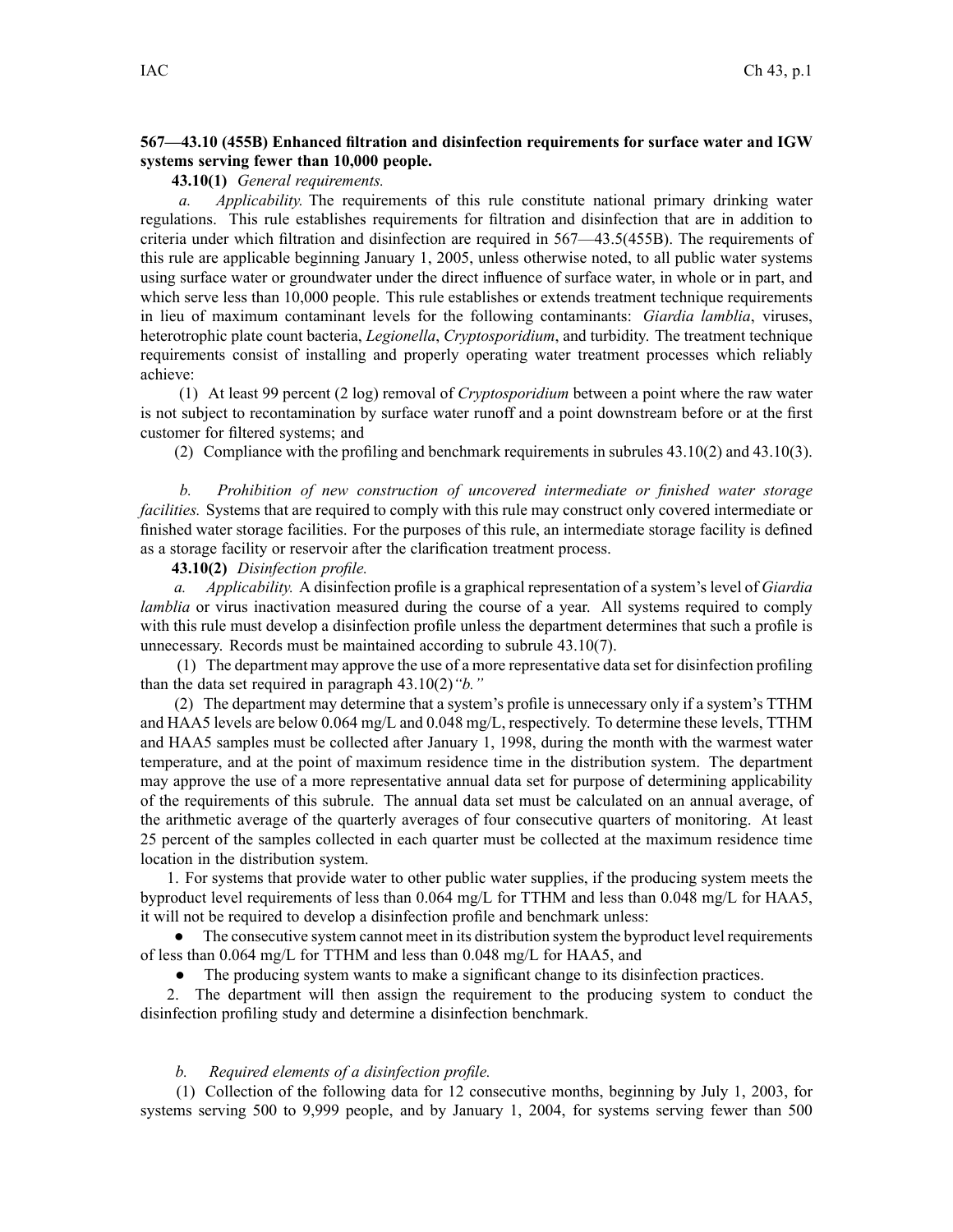or

people. A system must monitor the following parameters to determine the total log inactivation by using the analytical methods in paragraph 43.5(4)*"a,"* once per week on the same calendar day, over 12 consecutive months.

1. Temperature of the disinfected water at each residual disinfectant concentration sampling point during peak hourly flow, measured in degrees Celsius;

2. For systems using chlorine, the pH of the disinfected water at each residual disinfectant concentration sampling point during peak hourly flow, measured in standard pH units;

3. The disinfectant contact time ("T") during peak hourly flow, measured in minutes; and

4. The residual disinfectant concentration(s) ("C") of the water following each point of disinfection at <sup>a</sup> point(s) prior to each subsequent point of disinfection and at the entry point to the distribution system or at <sup>a</sup> location just prior to the first customer during peak hourly flows, measured in mg/L.

(2) The data collected in 43.10(2)*"b"*(1) must be used to calculate the weekly log inactivation, along with the CT<sub>99</sub> tables listed in Appendix A. The system must calculate the total inactivation ratio as follows and multiply the value by 3.0 to determine log inactivation of *Giardia lamblia*:

1. If the system uses only one point of disinfectant application, it must determine:

●One inactivation ratio (CT calc/CT<sub>99.9</sub>) before or at the first customer during peak hourly flow,

●Successive (CT calc/CT<sub>99.9</sub>) values, representing sequential inactivation ratios, between the point of disinfection application and <sup>a</sup> point before or at the first customer during peak hourly flow. Under this alternative, the system must calculate the total inactivation ratio by determining (CT calc/CT<sub>99.9</sub>) for each sequence and then adding the (CT calc/CT<sub>99.9</sub>) values together to determine ( $\Sigma$ CT calc/CT<sub>99.9</sub>).

2. If <sup>a</sup> system uses more than one point of disinfectant application before the first customer, the system must determine the (CT calc/CT<sub>99.9</sub>) value of each disinfection segment immediately prior to the next point of disinfectant application, or for the final segment, before or at the first customer, during peak hourly flow using the procedure specified in 43.10(2) "b"(2) "1," second bulleted paragraph.

3. If <sup>a</sup> system uses chloramines, ozone, or chlorine dioxide for primary disinfection, the system must also calculate the inactivation logs for viruses and develop an additional disinfection profile for viruses using methods approved by the department.

(3) The weekly log inactivations are used to develop <sup>a</sup> disinfection profile, as follows:

1. The disinfection profile is developed by graphing each log inactivation data point versus time. Each log inactivation serves as <sup>a</sup> data point in the disinfection profile. The system will have obtained 52 measurements at <sup>a</sup> minimum, one for each week of the year.

2. The disinfection profile depicts the variation of microbial inactivation over the course of the year.

3. The system must retain the disinfection profile data both in <sup>a</sup> graphic form and in <sup>a</sup> spreadsheet, which must be available for review by the department.

4. This profile is used to calculate <sup>a</sup> disinfection benchmark if the system is considering changes to its disinfection practices.

## **43.10(3)** *Disinfection benchmark.*

*a. Applicability.* Any system required to develop <sup>a</sup> disinfection profile under 43.10(2) must develop <sup>a</sup> disinfection benchmark prior to making any significant change in disinfection practice. The system must receive department approval before any significant change in disinfection practice is implemented. Records must be maintained according to subrule 43.10(7).

*b. Significant changes to disinfection practice.* Significant changes to disinfection practice include:

(1) Changes to the point of disinfection;

(2) Changes to the disinfectant(s) used in the treatment plant;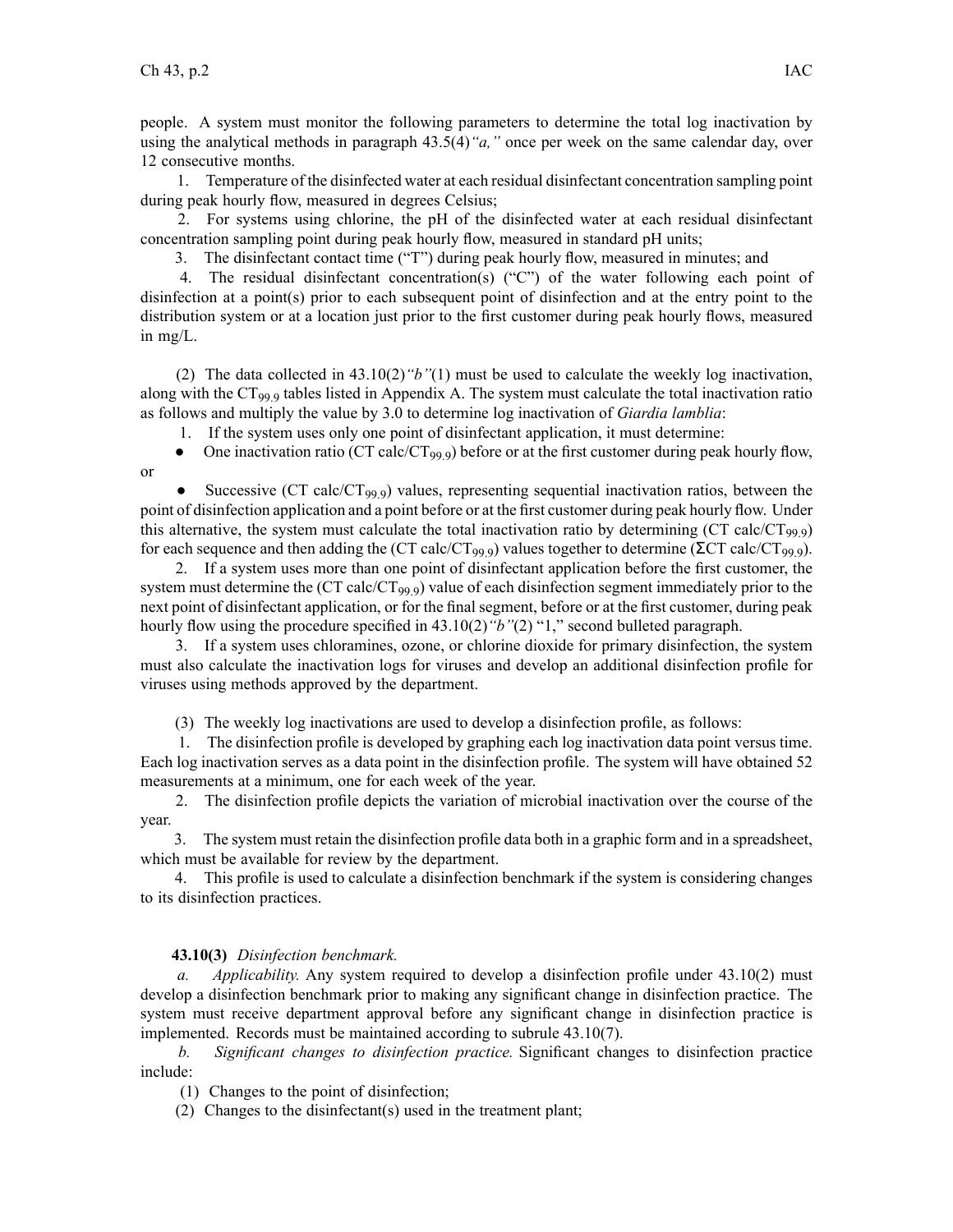- (3) Changes to the disinfection process; or
- (4) Any other modification identified by the department.

*c. Calculation of the disinfection benchmark.* The system must calculate the disinfection benchmark in the following manner:

(1) Step 1. Using the data collected to develop the disinfection profile, the system must determine the average *Giardia lamblia* inactivation for each calendar month by dividing the sum of all *Giardia lamblia* inactivations for that month by the number of values calculated for that month.

(2) Step 2. The system must determine the lowest monthly average value out of the 12 values. This value becomes the disinfection benchmark.

*d. Information required for department approval of <sup>a</sup> change in disinfection practice.* Any significant change in disinfection practice must have been approved by the department before the system institutes the change. The following information must be submitted by the system to the department as par<sup>t</sup> of the consultation and approval process.

- (1) A description of the proposed change;
- (2) The disinfection profile for *Giardia lamblia* and, if necessary, viruses;
- (3) The disinfection benchmark;
- (4) An analysis of how the proposed change will affect the current levels of disinfection; and
- (5) Any additional information requested by the department.

*e. Additional benchmark requirements if chloramines, ozone, or chlorine dioxide is used for primary disinfection.* If <sup>a</sup> system uses chloramines, ozone, or chlorine dioxide for primary disinfection, the system must calculate the disinfection benchmark from the data collected for viruses to develop the disinfection profile in addition to the *Giardia lamblia* disinfection benchmark calculated in paragraph 43.10(3)*"c."* This viral benchmark must be calculated in the same manner used to calculate the *Giardia lamblia* disinfection benchmark in paragraph 43.10(3)*"c."*

**43.10(4)** *Combined filter effluent turbidity requirements.* All systems using surface water or groundwater under the direct influence of surface water which serve less than 10,000 people must use filtration, and the turbidity limits that must be met depend upon the type of filtration used. Systems using lime softening may acidify representative combined filter effluent turbidity samples prior to analysis, using <sup>a</sup> protocol approved by the department.

*a. Conventional filtration treatment or direct filtration.*

(1) Turbidity must be measured in the combined filter effluent as described in paragraphs 43.5(4)*"a"* and *"b."*

(2) The turbidity in the combined filter effluent must be less than or equal to 0.3 NTU in 95 percen<sup>t</sup> of the turbidity measurements taken each month.

(3) The turbidity in the combined filter effluent must never exceed 1 NTU at any time during the month.

(4) The monthly reporting requirements are listed in subrule 43.10(6).

*b. Slow sand filtration or diatomaceous earth filtration.*

(1) Turbidity must be measured in the combined filter effluent as described in paragraphs 43.5(4)*"a"* and *"b."*

(2) The combined filter effluent turbidity limits of subrule 43.5(3) must be met.

(3) The monthly reporting requirements are listed in subrule 43.10(6).

*c. Other alternative filtration technologies.* By using pilot studies or other means, <sup>a</sup> system using alternative filtration must demonstrate to the satisfaction of the department that the system's filtration, in combination with disinfection treatment, consistently achieves 99 percen<sup>t</sup> removal of *Cryptosporidium* oocysts; 99.9 percen<sup>t</sup> removal, inactivation, or <sup>a</sup> combination of both, of *Giardia lamblia* cysts; and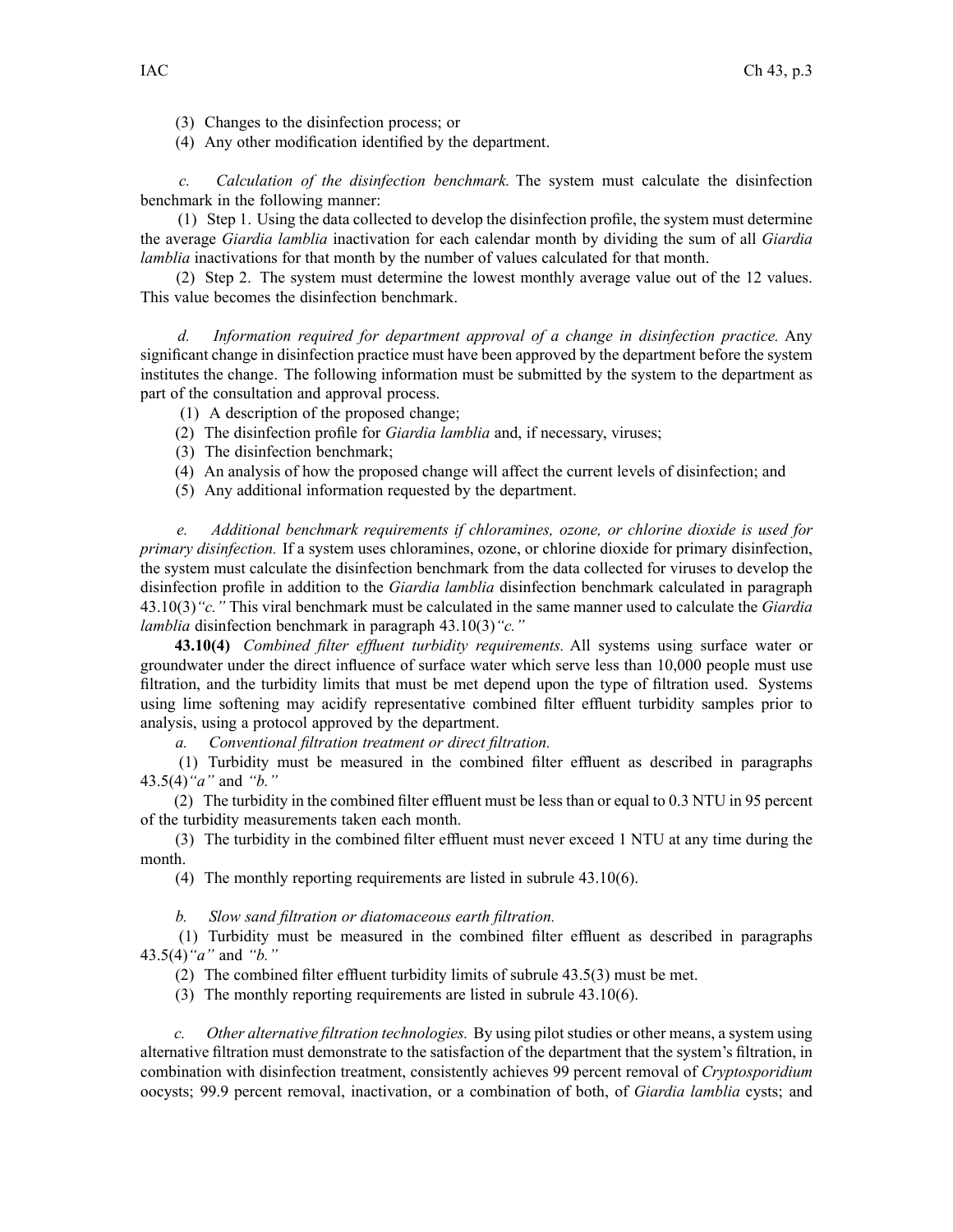99.99 percen<sup>t</sup> removal, inactivation, or <sup>a</sup> combination of both, of viruses. The department will then use the pilot study data to determine system-specific turbidity limits.

(1) Turbidity must be measured in the combined filter effluent as described in paragraphs 43.5(4)*"a"* and *"b."*

(2) The turbidity must be less than or equal to <sup>a</sup> value set by the department in 95 percen<sup>t</sup> of the combined filter effluent turbidity measurements taken each month, based on the pilot study. The value may not exceed 1 NTU.

(3) The combined filter effluent turbidity must never exceed <sup>a</sup> value set by the department, based on the pilot study. The value may not exceed 5 NTU.

(4) The monthly reporting requirements are listed in subrule 43.10(6).

**43.10(5)** *Individual filter turbidity requirements.* All systems utilizing conventional filtration or direct filtration must conduct continuous monitoring of turbidity for each individual filter. Records must be maintained according to subrule 43.10(7).

*a. Continuous turbidity monitoring requirements.* Following are the continuous turbidity monitoring requirements.

(1) Monitoring must be conducted using an approved method listed in paragraph 43.5(4)*"a"*;

- (2) Calibration of turbidimeters must be conducted using proceduresspecified by the manufacturer;
- (3) Results of turbidity monitoring must be recorded at least every 15 minutes;
- (4) Monthly reporting must be completed according to subrule 43.10(6); and
- (5) Records must be maintained according to 43.10(7).

*b. Failure of continuous turbidity monitoring equipment.* If there is <sup>a</sup> failure in the continuous turbidity monitoring equipment, the system must conduct grab sampling every four hours in lieu of continuous monitoring until the turbidimeter is back on-line. A system has <sup>a</sup> maximum of 14 days after failure to repair the equipment, or else the system is in violation. The system must notify the department within 24 hours of both when the turbidimeter was taken off-line and when it was returned on-line.

*c. Special provision for one-filter or two-filter systems.* If <sup>a</sup> system has only one or two filters, it may conduct continuous monitoring of the combined filter effluent turbidity instead of individual effluent turbidity monitoring. The continuous monitoring of the combined filter effluent turbidity must meet the requirements listed in 43.10(5)*"a"* and *"b."*

*d. Alternative turbidity levelsforsystems using lime softening.* Systems using lime softening may apply to the department for alternative turbidity exceedance levels for the levels specified in 43.10(5) "*e.*" The system must be able to demonstrate to the satisfaction of the department that higher turbidity levels are due to lime carryover only, and not due to degraded filter performance.

*e. Requirementstriggered by the individual filterturbidity monitoring data.* Systems are required to conduct additional activities based upon their individual filter turbidity monitoring data, as listed in this paragraph.

(1) If the turbidity of an individual filter (or the turbidity of the combined filter effluent for <sup>a</sup> system with one or two filters, pursuant to 43.10(5) "c" exceeds 1.0 NTU in two consecutive recordings taken 15 minutes apart, the system must repor<sup>t</sup> the following information in the monthly operation repor<sup>t</sup> to the department by the tenth day of the following month:

- 1. The filter number(s);
- 2. Corresponding date(s);
- 3. Turbidity value(s) which exceeded 1.0 NTU; and
- 4. The cause of the exceedance(s), if known.

(2) If the turbidity of an individual filter (or the turbidity of the combined filter effluent for <sup>a</sup> system with one or two filters, pursuant to  $43.10(5)$  "c") exceeds 1.0 NTU in two consecutive recordings 15 minutes apar<sup>t</sup> in three consecutive months, the system must meet the following requirements:

1. The system must conduct <sup>a</sup> self-assessment of the filter(s) within 14 days of the day the filter exceeded 1.0 NTU in two consecutive measurements for the third straight month, unless <sup>a</sup>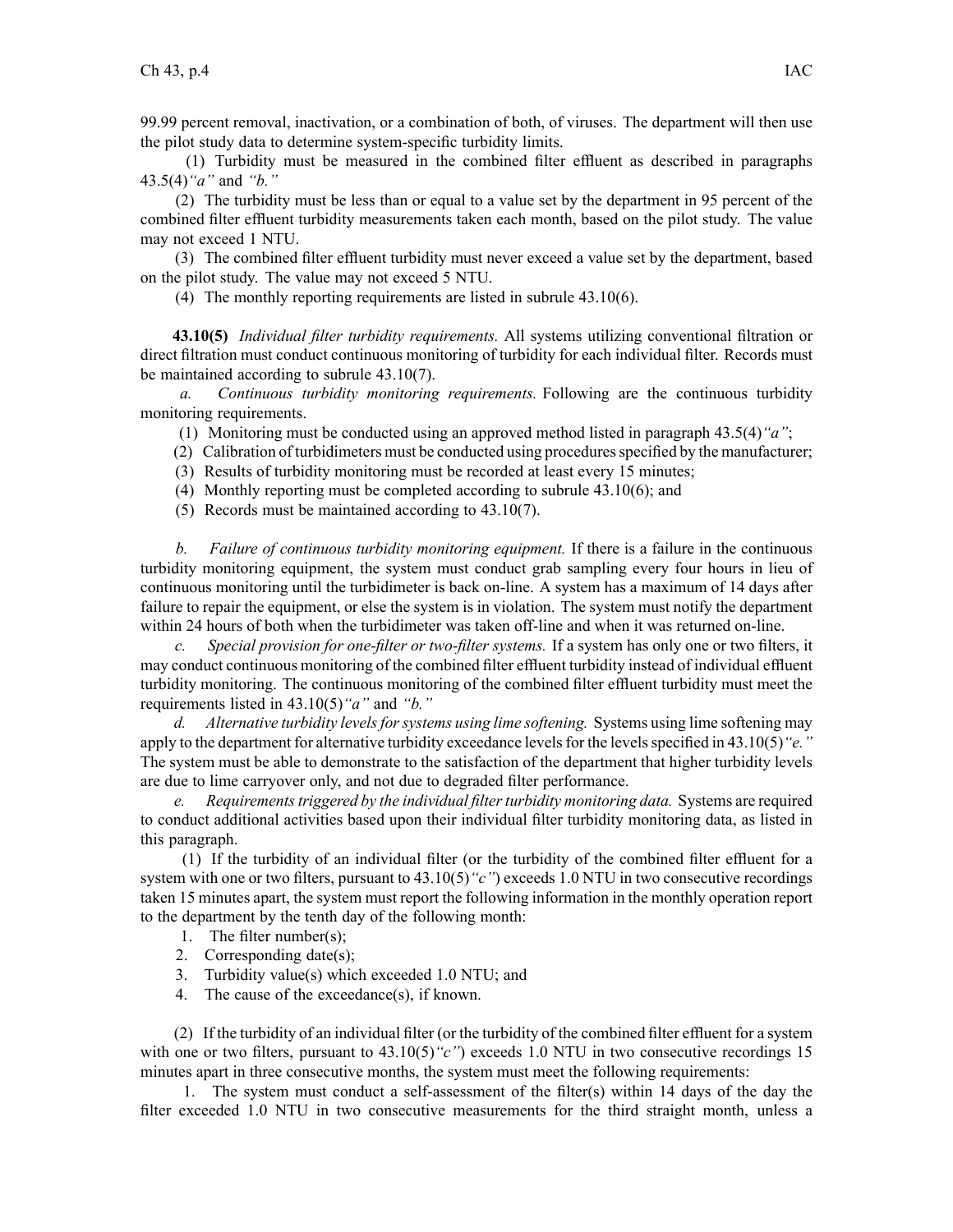comprehensive performance evaluation as specified in the following paragraph is required. Two-filter systems that monitor the combined filter effluent turbidity instead of the individual filters must conduct <sup>a</sup> self-assessment of both filters.

- 2. The self-assessment must consist of at least the following components:
- $\bullet$ Assessment of filter performance;
- ●Development of <sup>a</sup> filter profile;
- $\bullet$ Identification and prioritization of factors limiting filter performance;
- $\bullet$ Assessment of the applicability of corrections;
- ●Preparation of <sup>a</sup> filter self-assessment report;
- $\bullet$ Date the self-assessment requirement was triggered; and
- $\bullet$ Date the self-assessment was completed.

(3) If the turbidity of an individual filter (or the turbidity of the combined filter effluent for <sup>a</sup> system with one or two filters, pursuant to 43.10(5) "c" exceeds 2.0 NTU in two consecutive recordings 15 minutes apar<sup>t</sup> in two consecutive months, the system must meet the following requirements:

1. The system must arrange to have <sup>a</sup> comprehensive performance evaluation (CPE) conducted by the department or <sup>a</sup> third party approved by the department no later than 60 days following the day the filter exceeded 2.0 NTU in two consecutive measurements for the second straight month. The CPE repor<sup>t</sup> must be completed and submitted to the department within 120 days following the day the filter exceeded 2.0 NTU in two consecutive measurements for the second straight month.

2. A new CPE is not required if <sup>a</sup> CPE has been completed by the department or <sup>a</sup> third party approved by the department within the prior 12 months or if the system and department are jointly participating in an ongoing comprehensive technical assistance project at the system.

(4) The department may conduct <sup>a</sup> CPE at <sup>a</sup> system regardless of individual filter turbidity levels.

**43.10(6)** *Reporting requirements.* The system must meet the following reporting requirements:

*a. Combined filter effluent turbidity monitoring.*

(1) The following information must be reported in the monthly operation repor<sup>t</sup> to the department by the tenth day of the following month.

1. Total number of filtered water turbidity measurements taken during the month.

2. The number and percentage of filtered water turbidity measurements taken during the month which are less than or equal to the system's required 95th percentile limit.

3. The date and analytical result of any turbidity measurements taken during the month which exceeded the maximum turbidity limit for the system, in addition to the requirements of 43.10(6)*"a"*(2).

(2) For an exceedance of the combined filter effluent maximum turbidity limit, the following requirements must be met.

1. If at any time the turbidity exceeds 1 NTU in representative samples of filtered water in <sup>a</sup> system using conventional filtration treatment or direct filtration, the system must consult with the department as soon as practical, but no later than 24 hours after the exceedance is known, in accordance with the public notification requirements under 567—subparagraph 42.1(3)*"b"*(3).

2. If at any time the turbidity in representative samples of filtered water exceeds the maximum level under subrule 43.5(3) for slow sand filtration or diatomaceous earth filtration, the system must consult with the department assoon as practical, but no later than 24 hours after the exceedance is known, in accordance with the public notification requirements under 567—subparagraph 42.1(3)*"b"*(3).

3. If at any time the turbidity in representative samples of filtered water exceeds the maximum level set by the department under paragraph 43.10(4)*"c"* for filtration technologies other than conventional filtration treatment, direct filtration, slow sand filtration, or diatomaceous earth filtration, the system must consult with the department as soon as practical, but no later than 24 hours after the exceedance is known, in accordance with the public notification requirements under 567—subparagraph 42.1(3)*"b"*(3).